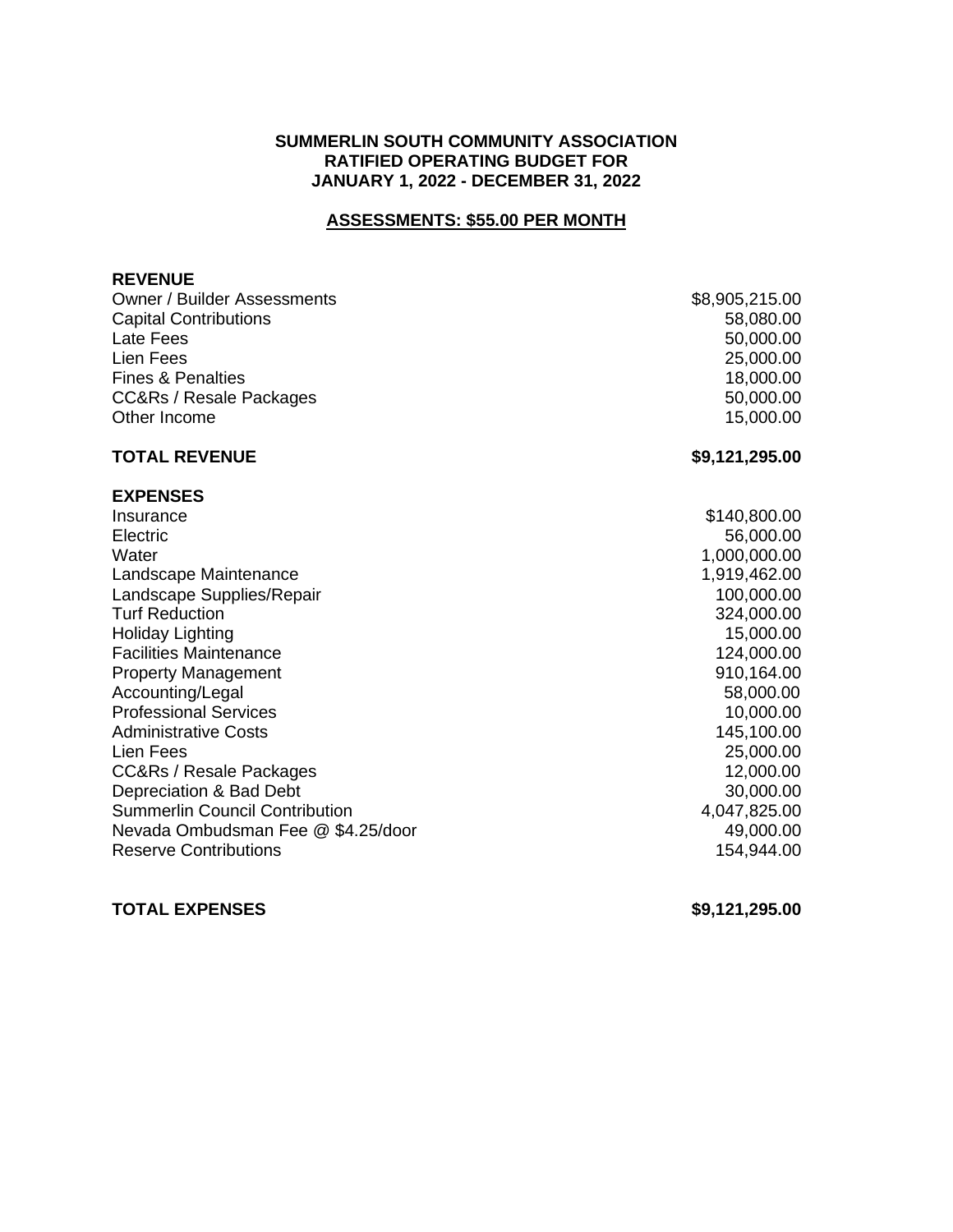# **SUMMERLIN SOUTH COMMUNITY ASSOCIATION**

## **Budget Narrative – 2022**

## **REVENUE**

**Owner Assessments: \$55.00 per month** per unit. *There is a \$7 increase in the monthly assessment for 2022.*

**Builder Assessments**: Represents all commercial and builder lot assessments in ownership. **Capital Contributions**: A one-time payment to Summerlin South and to the Summerlin Council at the time title of a new home transfers from the builder to the first purchaser.

**Late Fees**: Monies collected from late charges on delinquent accounts.

**Lien Fees**: Collection expenses that are reimbursed to the Association at the time liens are released on delinquent accounts.

**Fines & Penalties**: Monies accrued for violations of the governing documents**.**

**CC&Rs/Resale Packages**: Funds collected from property seller to provide the seller with the Resale Certificate Information required by Nevada Revised Statute (NRS) 116.4109.

**Other Income**: Miscellaneous income from unclassified sources.

## **EXPENSES**

**Insurance:** Includes property insurance and liability for the common areas, umbrella liability policy, directors & officers policy, crime and workers' compensation.

**Electric**: Electric for lighting of entry monuments & landscape areas and irrigation control units. **Water:** Landscape irrigation for common areas.

**Landscape Maintenance**: Monthly contract for existing common area and any new areas expected to be completed and deeded to Summerlin South in 2022.

**Landscape Supplies/Repair**: Ongoing repairs to irrigation systems and plant material replacements throughout the community.

**Turf Reduction**: The State of Nevada has imposed a timeline by which all associations must remove all non-functional turf areas (2027). The Association must budget for this reduction on a pro rata basis between 2022-2027.

**Holiday Lighting**: Annual holiday lighting / decoration costs throughout the community.

**Facilities Maintenance**: Includes repairs and maintenance to walls, fences, site lighting, signs & monuments, open space furniture and equipment, etc.

**Property Management**: Costs for fee management of the association. This includes administrative personnel for property management, design review, covenant compliance enforcement and in-house accounting.

**Accounting/Legal**: Third-party accounting and legal expenses.

**Professional Services**: Consulting for design review and engineering issues.

**Administrative Costs**: Includes printing, postage, stationery supplies, and other administrative functions of the association.

**Lien Fees (Collection Costs)**: Expenses that are incurred at the time liens are committed to delinquent accounts.

**CC&Rs/Resale Packages**: Expenses associated with providing property sellers with the Resale Certificate information required by NRS 116.4109.

 **Summerlin Council Contribution**: This is the Summerlin South pro rata share of Summerlin Council expenses (community centers, parks, pools, and park patrol service). Summerlin North, Summerlin South and Summerlin West all contribute an equal per unit cost toward funding the community wide amenities.

**Nevada Ombudsman Fee:** An allowance for the Ombudsman fee of \$4.25 per closed residential unit in compliance with NRS 116.31155.

**Reserve Contribution:** Monies set aside for future replacement cost of major component assets of the association.